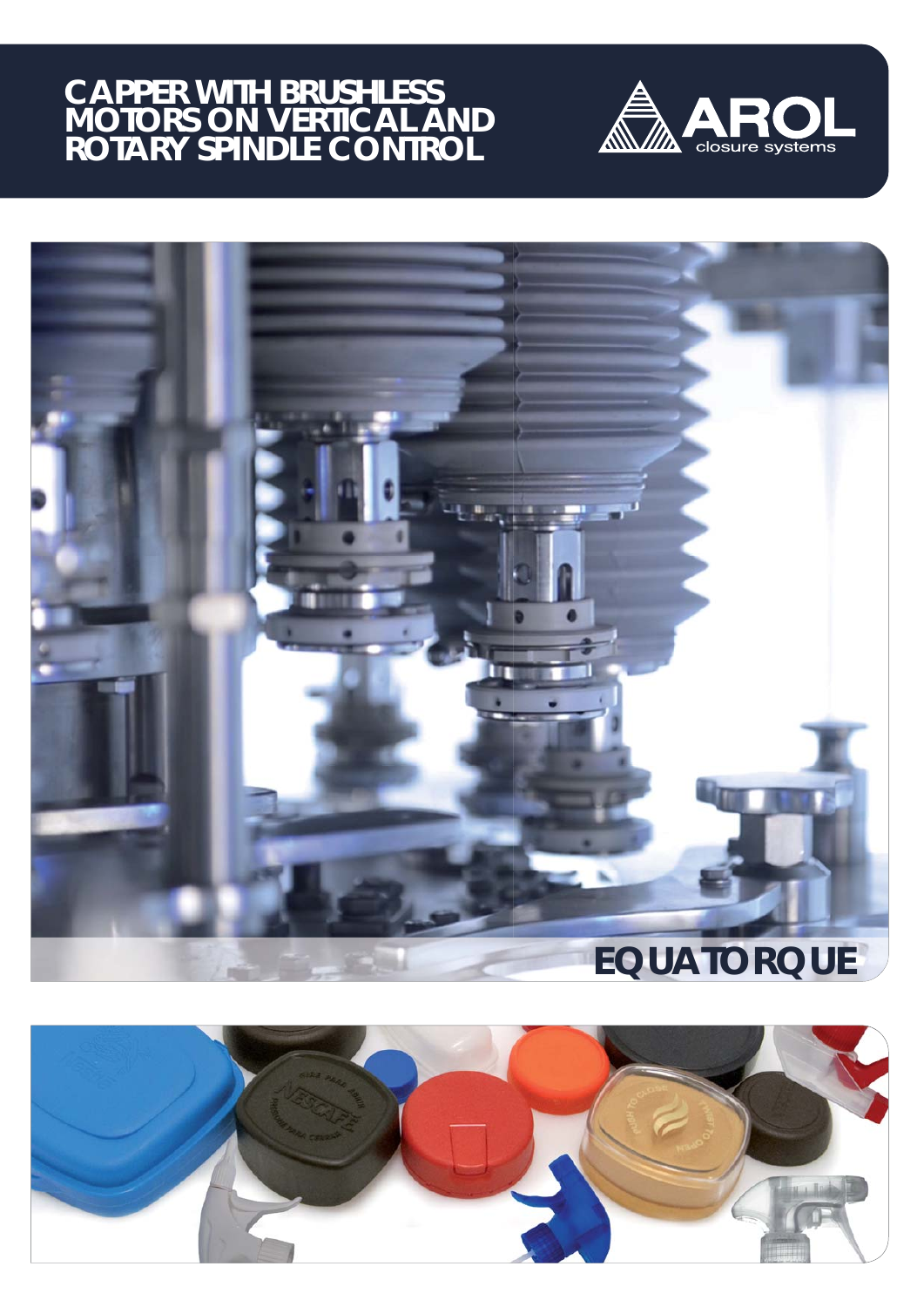

## **CAPPER WITH BRUSHLESS MOTORS ON VERTICAL AND ROTARY SPINDLE CONTROL**

| <b>EQUATORQUE</b>          |                                                                                                                                                                                              |  |
|----------------------------|----------------------------------------------------------------------------------------------------------------------------------------------------------------------------------------------|--|
| <b>SPEED PRODUCTION</b>    | UP TO 1.320 BPM / 79.200 BPH                                                                                                                                                                 |  |
| <b>MAIN MARKET</b>         | BEVERAGE • FOOD • CHEMICAL • PHARMACEUTICAL                                                                                                                                                  |  |
| <b>CAPS APPLICATION</b>    | SPORT AND FLAT PRE-THREADED PLASTIC CAPS                                                                                                                                                     |  |
|                            | <b>VERSIONS</b>                                                                                                                                                                              |  |
| <b>STANDARD</b>            | STRUCTURE WITH PAINTED STEEL COMPONENTS. NOT WASHABLE                                                                                                                                        |  |
| <b>ASEPTIC</b>             | SUITABLE FOR INTENSIVE CLEANING WITH CHEMICALS. SPLIT BETWEEN CAPPING AND EXTERNAL ZONE BY<br>MEANS OF PLENUM / HYDRAULIC LABYRINTH                                                          |  |
| <b>ULTRACLEAN</b>          | SUITABLE FOR FOAMED CLEANING WITH CHEMICALS. SPLIT BETWEEN CAPPING AND EXTERNAL ZONE BY<br>MEANS OF PLENUM / HYDRAULIC LABYRINTH. LUBE FREE                                                  |  |
| <b>WASHABLE</b>            | STAINLESS STEEL COMPONENTS. SUITABLE FOR COMPLETE WASHING (THANKS TO GASKETS AND LABYRINTHS)<br>OF THE CAPPER                                                                                |  |
| <b>OPTIONS</b>             |                                                                                                                                                                                              |  |
| <b>ON CAPS CHUTE</b>       | OVERTURNED CAPS AUTOMATIC EJECTOR (A.E.D.) • N2 INJECTION DEVICE • CAPS WASHING • IONIZER/DUST<br><b>EXTRACTION ON THE CAPS CHUTE • UV LAMP • CAPS WASHING ON THE CAPS CHUTE</b>             |  |
| <b>QUICK FORMAT CHANGE</b> | SORTER (MANUAL OR AUTOMATIC) • CAPS CHUTE • CONTAINERS HANDLING                                                                                                                              |  |
| <b>OTHER</b>               | MOTORIZED HEIGHT ADJUSTMENT (STANDARD FOR "FREE STANDING" VERSION) • MULTIBODY • BOTTLE<br>NECK CLEANING • CAPS ELEVATOR                                                                     |  |
| FT SYSTEM INSPECTIONS      | CAPS INSPECTION BEFORE CAPPING (QT) • CAPS PRESENCE • CORRECT CAPS APPLICATION • FILLING<br>LEVEL CONTROL • QUALITY CONTROL STATION (QCS: REMOVAL TORQUE, FILL LEVEL, WEIGHT, O2, CO2, LEAK) |  |

| <b>EQUATORQUE EVO</b>        |                                                                                                                                                                                              |  |
|------------------------------|----------------------------------------------------------------------------------------------------------------------------------------------------------------------------------------------|--|
| <b>SPEED PRODUCTION</b>      | UP TO 1.320 BPM / 79.200 BPH                                                                                                                                                                 |  |
| <b>MAIN MARKET</b>           | <b>BEVERAGE • FOOD • CHEMICAL • PHARMACEUTICAL</b>                                                                                                                                           |  |
| <b>CAPS APPLICATION</b>      | PRE-THREADED PLASTIC FLAT, SPORT, IRREGULAR AND LARGE CAPS                                                                                                                                   |  |
| <b>MAIN FEATURES</b>         | SERVO CAPPER WITH VIRTUAL CAM • CLOSING ACCORDING TO TORQUE AND ANGLE INFORMATION<br>• TOP LOAD ELECTRONIC REGULATION                                                                        |  |
|                              | <b>VERSIONS</b>                                                                                                                                                                              |  |
| <b>STANDARD</b>              | STRUCTURE WITH PAINTED STEEL COMPONENTS. NOT WASHABLE                                                                                                                                        |  |
| <b>ASEPTIC</b>               | SUITABLE FOR INTENSIVE CLEANING WITH CHEMICALS. SPLIT BETWEEN CAPPING AND EXTERNAL ZONE BY<br>MEANS OF PLENUM / HYDRAULIC LABYRINTH                                                          |  |
| <b>WASHABLE</b>              | STAINLESS STEEL COMPONENTS. SUITABLE FOR COMPLETE WASHING (THANKS TO GASKETS AND LABYRINTHS)<br>OF THE CAPPER                                                                                |  |
|                              | <b>OPTIONS</b>                                                                                                                                                                               |  |
| <b>ON CAPS CHUTE</b>         | OVERTURNED CAPS AUTOMATIC EJECTOR (A.E.D.) • N2 INJECTION DEVICE • CAPS WASHING • IONIZER/DUST<br>EXTRACTION ON THE CAPS CHUTE • UV LAMP • CAPS WASHING ON THE CAPS CHUTE                    |  |
| <b>QUICK FORMAT CHANGE</b>   | SORTER (MANUAL OR AUTOMATIC) • CAPS CHUTE • CONTAINERS HANDLING                                                                                                                              |  |
| <b>OTHER</b>                 | MOTORIZED HEIGHT ADJUSTMENT (STANDARD FOR "FREE STANDING" VERSION) • MULTIBODY • BOTTLE<br>NECK CLEANING . CAPS ELEVATOR                                                                     |  |
| <b>FT SYSTEM INSPECTIONS</b> | CAPS INSPECTION BEFORE CAPPING (QT) • CAPS PRESENCE • CORRECT CAPS APPLICATION • FILLING<br>LEVEL CONTROL • QUALITY CONTROL STATION (QCS: REMOVAL TORQUE, FILL LEVEL, WEIGHT, O2, CO2, LEAK) |  |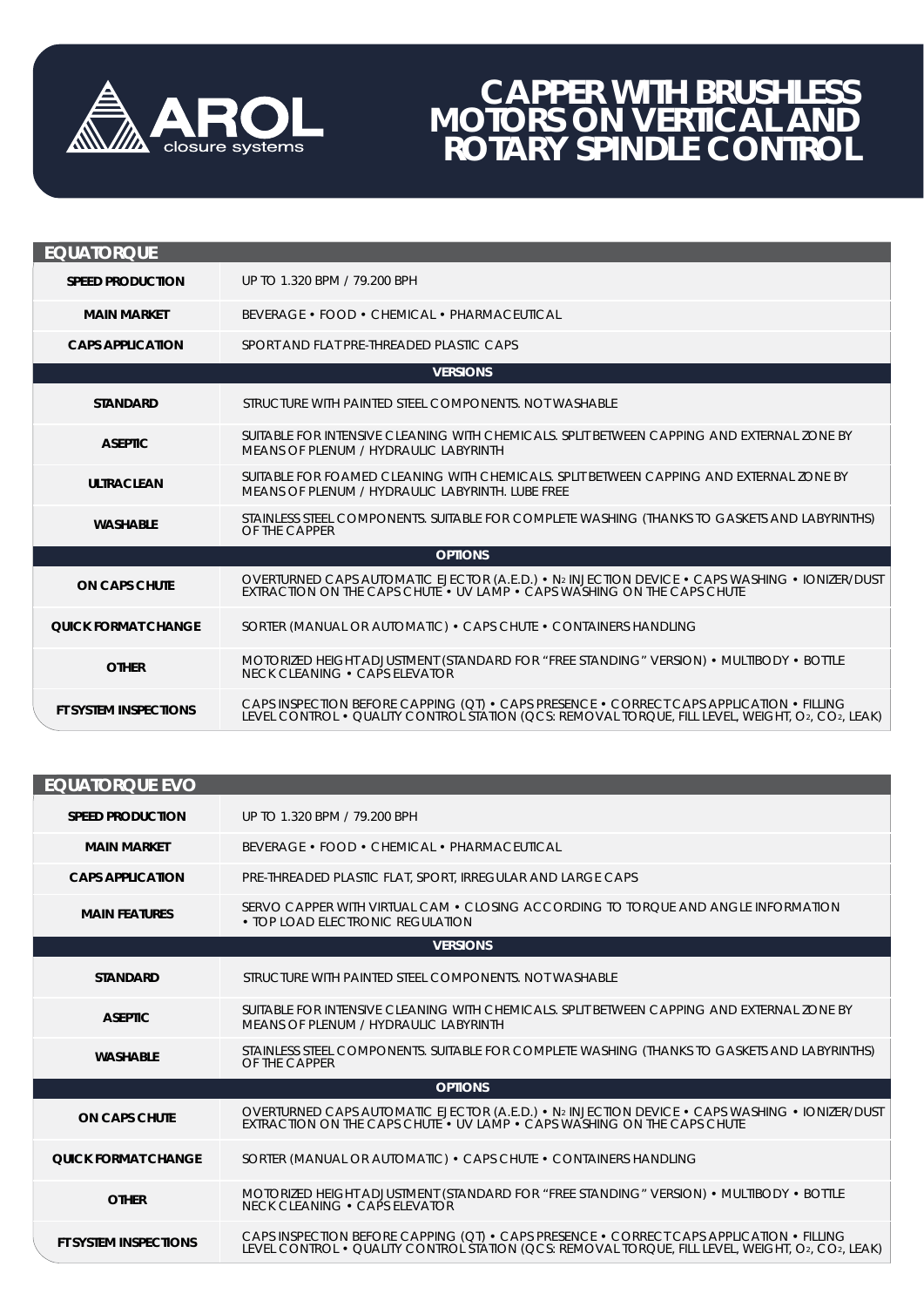# **EQUATORQUE**

| <b>EQUATORQUE TT</b>         |                                                                                                                                     |  |
|------------------------------|-------------------------------------------------------------------------------------------------------------------------------------|--|
| <b>SPEED PRODUCTION</b>      | TRIGGER: UP TO 240 BPM / 14.400 BPH<br>DISPENSER: UP TO 300 BPM / 18,000 BPH                                                        |  |
| <b>MAIN MARKET</b>           | PERSONAL CARE . HOME CARE                                                                                                           |  |
| <b>CAPS APPLICATION</b>      | <b>PRE-THREADED CAPS • DISPENSER • TRIGGER</b>                                                                                      |  |
| <b>MAIN FEATURES</b>         | SERVO CAPPER WITH VIRTUAL CAM • CAM STROKE CHANGES IN ACCORDING TO STRAW LENGHT                                                     |  |
| <b>VERSIONS</b>              |                                                                                                                                     |  |
| <b>STANDARD</b>              | STRUCTURE WITH PAINTED STEEL COMPONENTS. NOT WASHABLE                                                                               |  |
| <b>ASEPTIC</b>               | SUITABLE FOR INTENSIVE CLEANING WITH CHEMICALS. SPLIT BETWEEN CAPPING AND EXTERNAL ZONE BY<br>MEANS OF PLENUM / HYDRAULIC LABYRINTH |  |
| <b>WASHABLE</b>              | STAINLESS STEEL COMPONENTS. SUITABLE FOR COMPLETE WASHING (THANKS TO GASKETS AND LABYRINTHS)<br>OF THE CAPPER                       |  |
|                              | <b>OPTIONS</b>                                                                                                                      |  |
| <b>QUICK FORMAT CHANGE</b>   | SORTER (MANUAL OR AUTOMATIC) • CAPS CHUTE • CONTAINERS HANDLING                                                                     |  |
| <b>OTHER</b>                 | MOTORIZED HEIGHT ADJUSTMENT (STANDARD FOR "FREE STANDING" VERSION)                                                                  |  |
| <b>FT SYSTEM INSPECTIONS</b> | TUBE PRESENCE DEVICE • CAPS WITHOUT STRAW REJECTION                                                                                 |  |

1 . THE CAM FOR VERTICAL MOVEMENT OF SPINDLES CAN BE DETERMINED BY ANGULAR POSITION OF TURRET OR BY TIME.

2 . IN THIS LAST CASE IT IS POSSIBLE TO REPLICATE A CLOSURE CYCLE INDEPENDENTLY FROM THE TURRET SPEED, ASSURING A CONSTANT INERTIA CONTROL.

3 . VIRTUAL CAM IS OPTIMIZED FOR EACH CAP AND CAN BE ELECTRONICALLY MODIFIED IN REAL TIME.